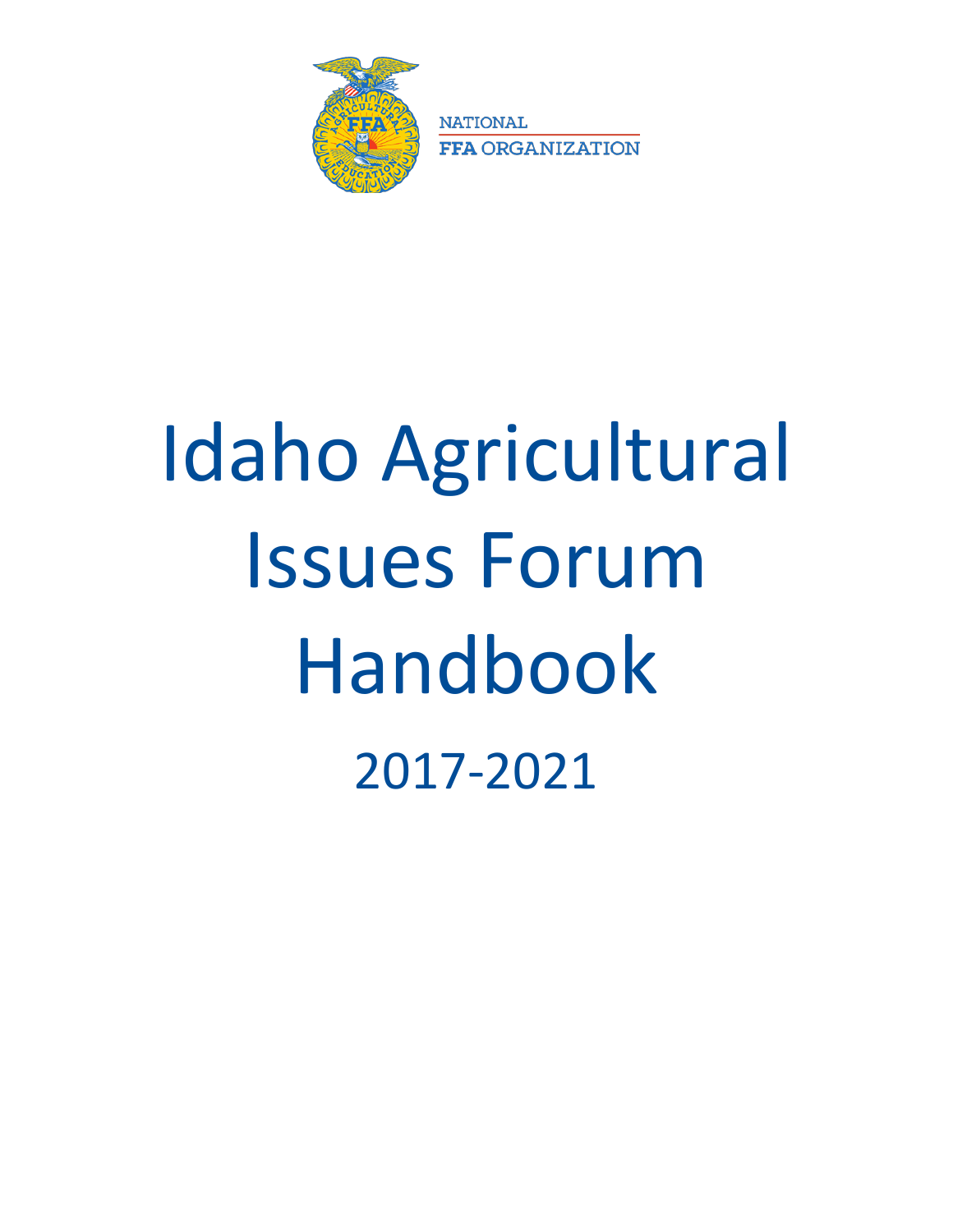## *Objectives*

- ●Investigate a variety of local, state, national and international issues facing agriculture through classroom instruction.
- ●Engage students in the selection, research, planning and presentation of a local, state, national or international agricultural issue with relevance to the local community.
- Demonstrate through the portfolio, presentation and questioning an understanding of the principles and fundamentals of agricultural issue analysis.
- ●Connect agriculture students with professionals in the industry as they research and present their forum.
- ●Increase the awareness of an agricultural issue at the local, state or national level through presentations of the forum.
- ●Apply teamwork, leadership and communication skills for career success.

## **Event Rules**

- It is NOT required that participants wear FFA Official Dress during this event; however, it is required for the awards presentation of the event.
- The purpose of the agricultural issues forum is to present a current issue to a public audience; therefore, professional ethics and standards are to be considered. Ignoring truthful information, falsifying needed information, using unreliable sources and plagiarism are violation examples which could result in disqualification.
- A minimum of three and a maximum of seven students who are actively participating, orally presenting and available to answer the judges' questions. To be eligible for awards, each student must take an active role in the presentation. This includes active participation in the presentation and making themselves available for questions from the judges in all rounds of competition. Only the certified team members can take an active role in the presentation of materials and use of technology during the presentation.
- Presentations may include official FFA dress, costumes, props, skits and other creative paraphernalia.
- If there is not a state qualifying event, the date on which the state appoints the team to be representative to the National FFA Agricultural Issues Forum will be considered at the state qualifying date and will be consistent with the dates submitted State CDEs in Moscow. This must be substantiated by the state FFA advisor or other authorized individual from the state FFA association.
- A minimum of three competent and unbiased judges will be provided. They will be instructed not to take sides on the issue(s). Professors and industry representatives are recommended. The superintendent of this CDE will adequately prepare the judges before the event.
- Seeding of teams in the preliminary rounds will be determined based on portfolio scores.
- Participants in need of special accommodations (disability or other health issues must submit the Idaho State FFA Career Development Events Request for Special Accommodation Applications found at the end of the General Rules and Regulations at least one month prior to the event.

## **Event Format**

- EQUIPMENT PROVIDED: a computer projection system and a front projection screen. Other equipment is allowed, but the presenting team must provide it.
- Each team will conduct a presentation on the issue developed and presented at the local level.
- The agricultural issue could come from one of the following eight agricultural issue topic areas as listed in the Focusing on Agricultural Issues Instructional Materials [\(http://web.ics.purdue.edu/~peters/HTML/issue-analysis/teaching](http://web.ics.purdue.edu/%7Epeters/HTML/issue-analysis/teaching-materials.html))[materials.html\):](http://web.ics.purdue.edu/%7Epeters/HTML/issue-analysis/teaching-materials.html))
	- o Environmental Issues
	- o Agricultural Technology Issues
	- o Animal Issues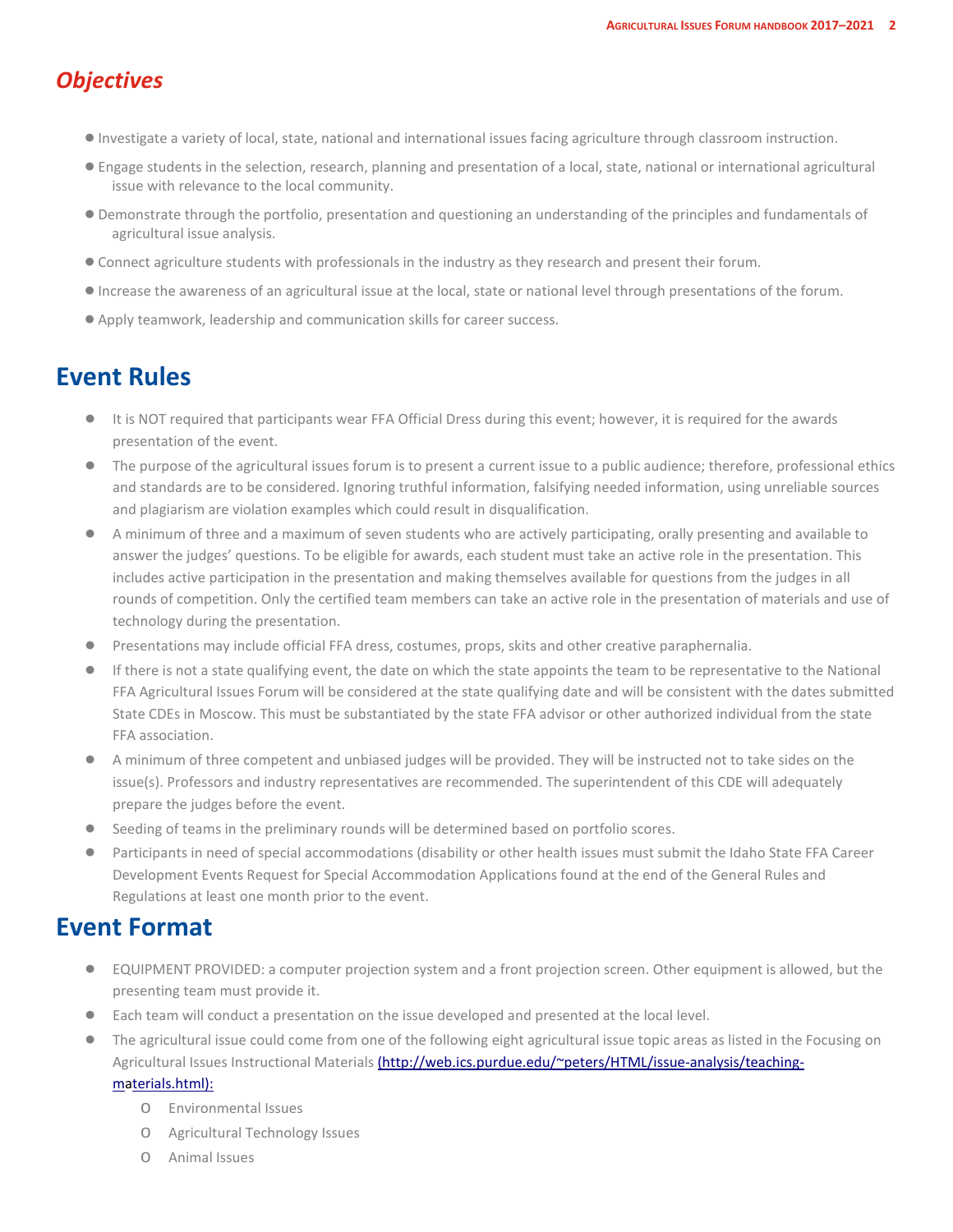- o Agricultural Career Issues
- o Economy and Trade Issues
- o Agricultural Policy Issues
- o Food Safety Issues
- o Biotechnology Issues
- The same general agricultural issue topic, based on categories listed above, will not be used in the following three years by the same chapter and/or advisor.
- Research on the topic must be current and students must be involved in all the research of the topic and development of the portfolio.

## **Portfolio**

The portfolio should include items described in H1-H5 and will be limited to ten single-sided pages or five double-sided pages maximum, not including cover page. Portfolios are to be printed on standard bond 8  $\frac{1}{2}$ " x 11" paper, stapled in upper left hand corner or with spiral binding. Portfolios should not be sent in notebooks, page protectors or report covers.

A maximum of ten points will be deducted for exceeding the maximum amount of pages and/or for not including the cover page containing required information.

**An electronic copy must be sent to the Career Development Event Superintendent two weeks prior to the State CDE.** A penalty of 10% (2.5 points) will be assessed for documents received after the deadline. If document is not received within seven days after deadline, the team may be subject to disqualification. The event superintendent will provide color copies of the portfolio to the judges.

#### **COVER**

Required information on the cover to avoid score deductions:

- Title of the issue stated as a question
- Names of team members
- Date of the state qualifying event (Date of the first day of State Leadership Conference)
- Name, address, state and phone number of the chapter

#### **SUMMARY**

A maximum of two pages of the portfolio will include a summary of the issue.

- The purposes of the summary are to provide an overview of the issue and to demonstrate understanding of the principles and fundamentals of agricultural issue analysis.
- The summary needs to include the course(s) in which instruction occurred and the number of students involved in the instruction on agricultural issues. (See objective 1)
- The summary may also include, but is not limited to, responses to the following questions:
	- o Why is this issue important now?
	- o What is the nature of the issue?
	- o Who is involved in the issue?
	- o How can the issue be defined?
	- o What is the historical background of the issue?
	- o What caused the issue?
	- o What are the risks?
	- o What are the benefits?
- For additional background on these questions, refer to the resource "Focusing on Agricultural Issues Instructional Materials" and review the PowerPoint "Agricultural Issues Analysis" in the Teaching Materials section at: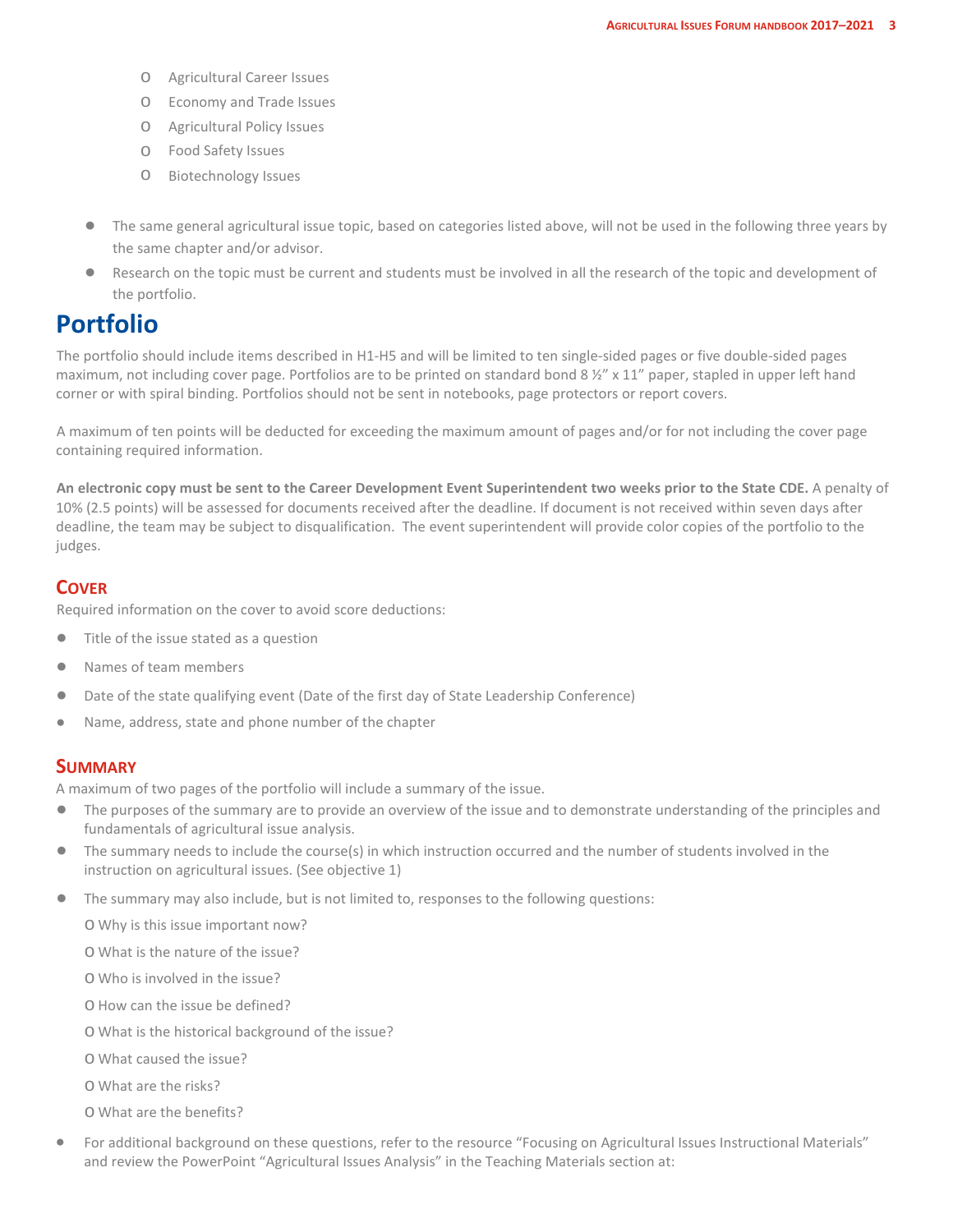#### [http://web.ics.purdue.edu/~peters/HTML/issue-analysis/teaching-](http://web.ics.purdue.edu/%7Epeters/HTML/issue-analysis/teaching-%20materials.html) materials.html

● A bibliography of all resources and references cited which should include personal interviews, when appropriate, and any other supporting material.

#### **DOCUMENTATION**

In order for a forum to be awarded points, it must have occurred prior to the state qualifying event, and there must be independent verification of the forum presentation date. "Independent" means that verification needs to be provided by someone in the organization or the group to whom the presentation was made. The independent documentation needs to state when, where and to whom the forum was presented.

Documentation can include:

- Letters from organizations
- News articles, that also include the date of the presentation and/or the date the article is printed
- Photos showing attendance at forums, but also need independent documentation of the date of the forum presentation
- If more than one forum is held on the same day, the starting times of the multiple forums held on the same day also must be independently documented

#### **FORUM PRESENTATIONS**

- A chapter must have a minimum of five high quality public forums prior to their state event in order to receive the maximum of 15 points. The state winner will be allowed to conduct additional forum prior to the national qualifying date which is the same as the last day of State CDEs in Moscow.
- Multiple organizations attending the same forum will count as one forum.
- Portfolio judges may take into consideration the quality and quantity of presentations made to audiences outside of the school. No points will be awarded for school presentations to students or presentations to teachers. In addition, no points will be awarded for forums presented as any part of a local or state FFA competition.
- *High quality forums are those presentations made to community groups that would have an interest in the issue. Suggested procedures for setting up these presentations and examples of community groups have been provided in the Agricultural Issues Forum Presenter's Guide. High quality forums can also be with smaller numbers of individuals who hold elected, appointed or some other official position that will be making decisions on the issue.*
- *Examples of low quality forums would be dropping in at a local business and giving a presentation to the workers or going to the home of one of the parents to make a presentation. Low quality forums will receive zero or minimal points.*

#### **TIME LIMITS**

- Five minutes will be allowed for set-up.
- The presentation will be a maximum of 15 minutes in length.
- The presenters will receive a signal at 10 minutes and 14 minutes.
- At 15 minutes the timekeeper will announce that time is up, and the presentation will end.
- Ten minutes for questions and answers will be allotted. Questions and answers will terminate at the end of allotted time.
- Three minutes will be allowed for take-down.
- The presentations will be designed to be viewed by the judges.
- The audience at-large will not be of concern to the presenters.
- The judges may ask questions of all individuals of the presenting team.
- Each individual is encouraged to respond to at least one question from the judges.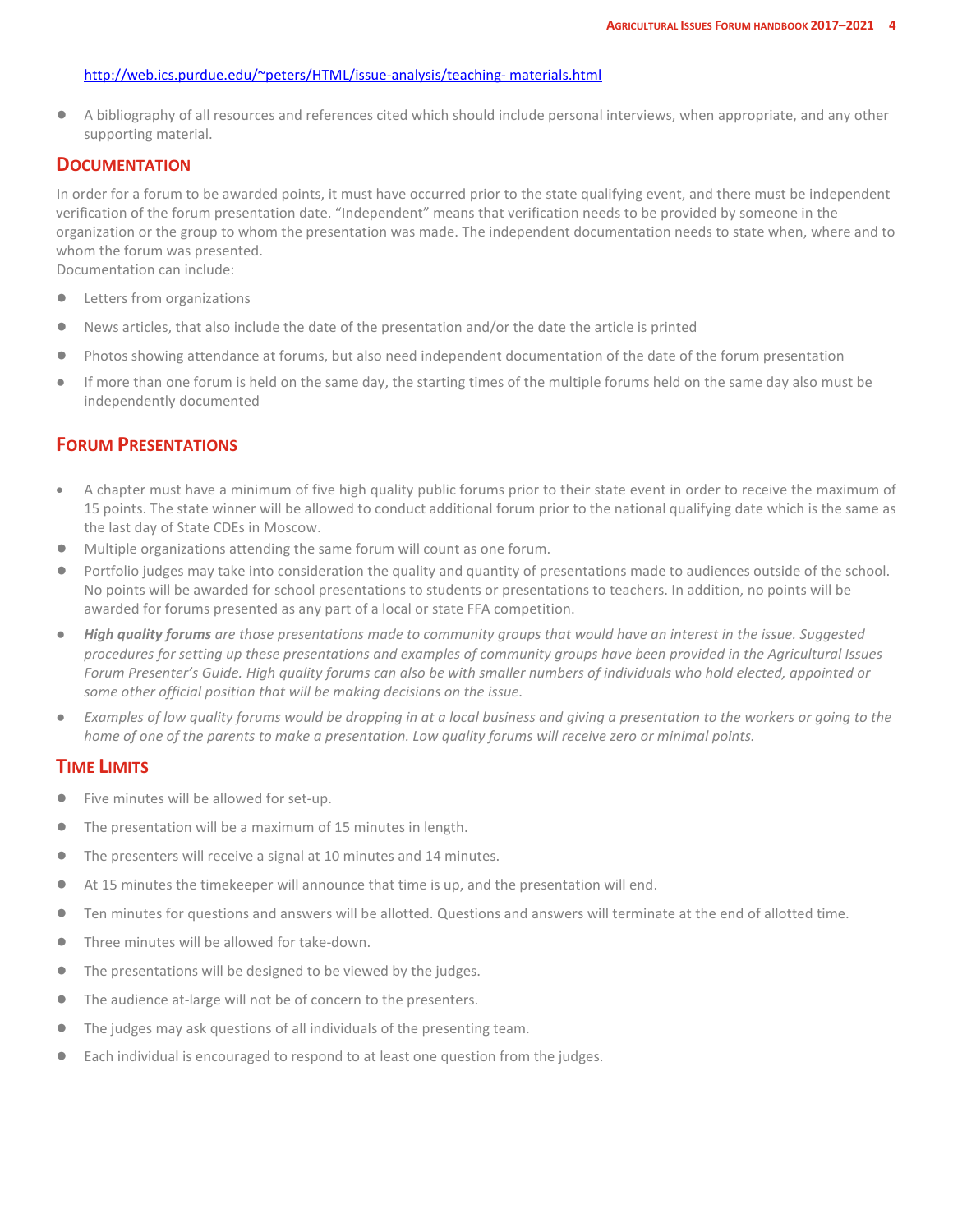## **Scoring**

#### **PORTFOLIO**

**TEN SINGLE-SIDED PAGES OR FIVE DOUBLE-SIDED PAGES MAXIMUM (THREE PARTS, 25 POINTS TOTAL)**

- **1. Summary of the issue, two pages maximum (5 points).**
- **2. Bibliography (5 points).**

#### **3. Documentation of local forums (15 points).**

All forums, require independent verification of when, where and to whom forums were presented, and independent verification of presentation times if more than one forum is held on the same day.

**Deductions**: Maximum of ten points will be deducted for exceeding the maximum number of pages and/or not including cover page containing required information.

Prior to the event, the portfolios will be judged and scored by qualified individuals using the portfolio scorecard. Portfolio scores will be averaged and supplied to the presentation judges after they have scored the presentation. Portfolio comment cards will be completed by portfolio judges and presented to the teams at the awards function.

Proper grammar, correct spelling and proper editing of text are important. The most current edition of The American Psychological Association (APA) style guide should be used for all research citations. Adherence to these editorial guidelines is expected to receive maximum points for the portfolio score.

#### **TEAM PRESENTATION**

#### **INTRODUCTION, PRO, CON AND SUMMARY OF PRO AND CON (20 POINTS EACH, 80 POINTS TOTAL)**

#### **EFFECTIVENESS OF PRESENTATION (20 POINTS)**

- Participation of each team member.
- Creative in how main points are made. (It makes no difference, for the "creativity" score, if team is in costume or official FFA dress.)
- Quality and power of the presentations.
- Speaks at the right pace to be clear.
- Pronunciation of words is clear and intent apparent.
- No distracting mannerisms that affect effectiveness.
- Gestures are purposeful and effective.
- Well poised with good stage presence.

#### **QUESTIONS (25 POINTS)**

- There will be a five-point deduction from the scorecard of any team that draws a conclusion supporting a pro or con viewpoint during the formal presentation. During the question period, students may draw a conclusion supporting a pro or con viewpoint if asked to do so by a judge.
- Presentation comment cards will be completed by presentation judges and presented to the teams at the awards function.

#### **RANKING**

Judges' ranking will be used to place teams. Teams will be ranked in numerical order on the basis of the final score to be determined by each judge without consultation. The judges' ranking of each team then shall be added, and the winner will be that team whose total ranking is the lowest. (Low rank method of selection where a rank of "1" is assigned to the highest place team, "2" to the second place team, etc.)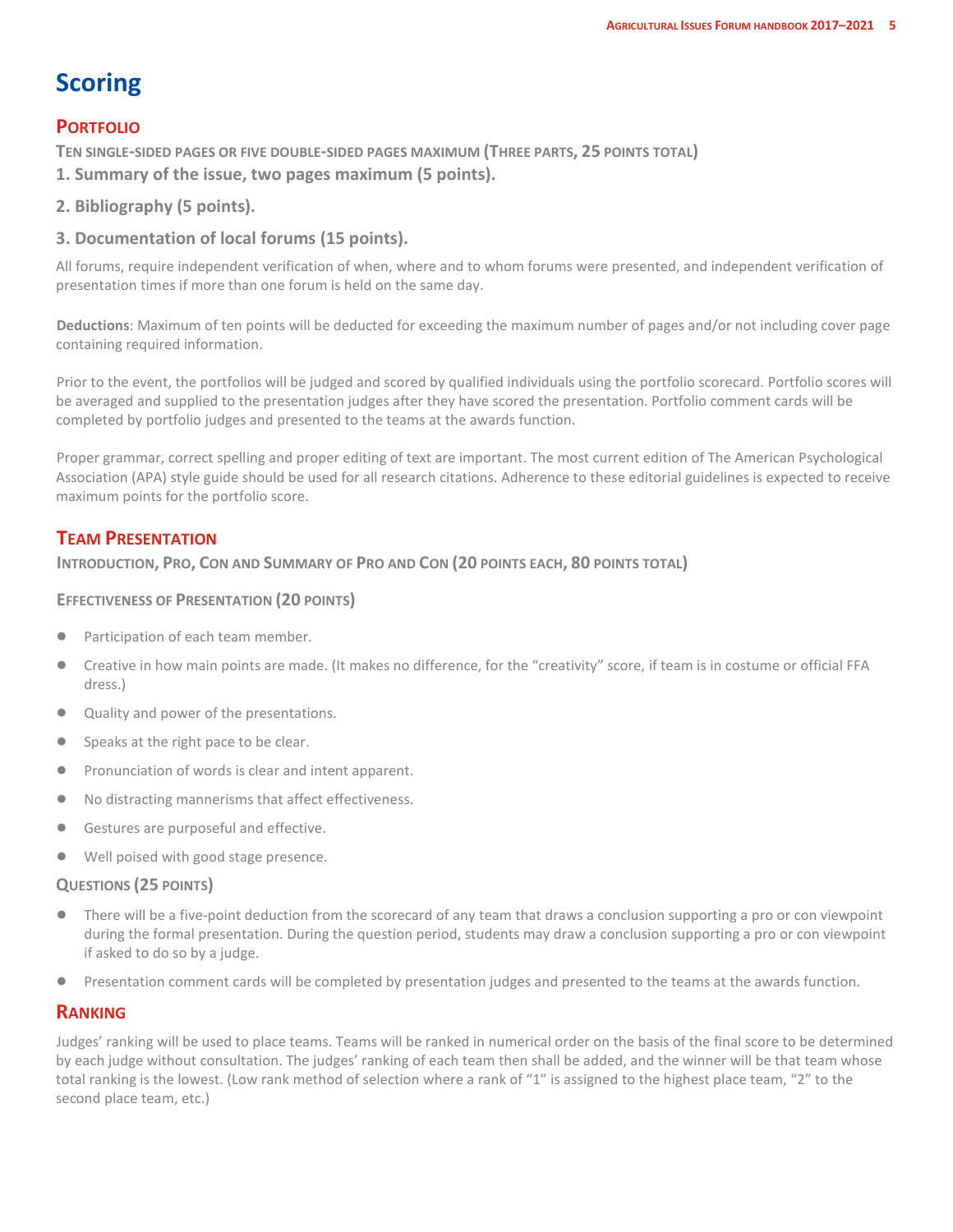#### **TIEBREAKERS**

Ties will be broken based on the greatest number of low ranks. Teams' low ranks will be counted and the team with the greatest number of low ranks will be declared the winner. If a tie still exists, then the event superintendent will rank the team's response to questions. The team with the greatest number of low ranks from the response to questions will be declared the winner. If a tie still exists, then the team's raw scores will be totaled. The team with the greatest total of raw points will be declared the winner.

## **Awards**

Awards will be presented to individuals and/or teams based upon their rankings at the awards ceremony. Awards are sponsored by a cooperating industry sponsor(s) as a special project, and/or by the general fund of the Idaho FFA Foundation.

### **References**

This list of references is not intended to be all-inclusive. Other sources may be utilized, and teachers are encouraged to make use of the very best instructional materials available. The following list contains references that may prove helpful during event preparation.

- National FFA Core Catalog—Past CDE Material *(www.shop.FFA.org/cde-qas-c1413.aspx*)
- National FFA Core Catalog—Power of Demonstration DVD (*www.shop.FFA.org/power-of-demonstration-p38845.aspx*)
- Updated Focusing on Agricultural Issues Instructional Materials (*http://web.ics/purdue.edu/~peters/)*
- "Helpful hints to give your students the best opportunity to do well in the Agricultural Issues Forum Career Development Event at the State and National FFA Conventions" can be found on the Agricultural Issues Instructional Materials website listed above and the National FFA website (*FFA.org/documents/cde\_agissues\_resources.pdf*)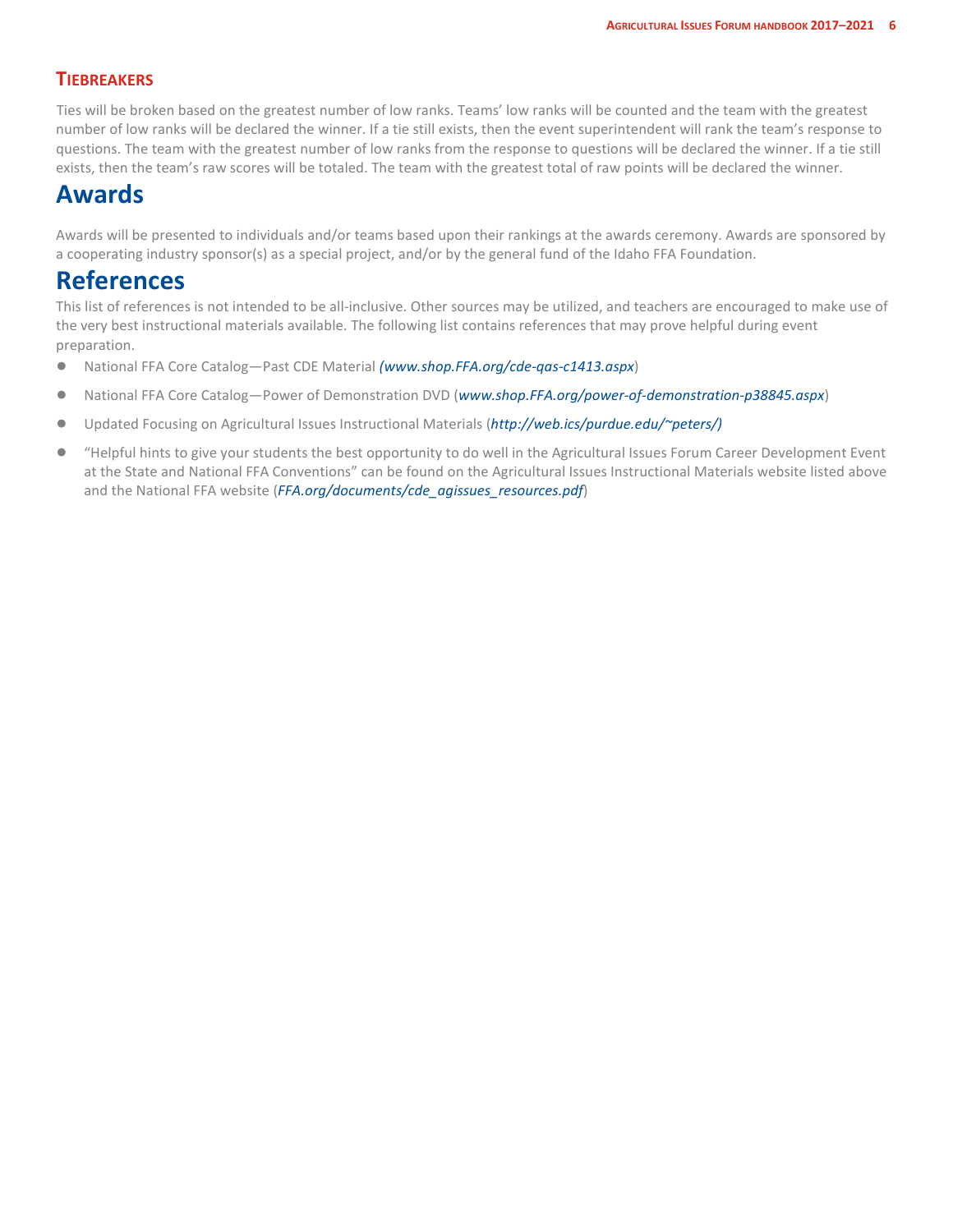## **Agricultural Issues Forum CDE Portfolio Scorecard 25 points**

| CHAPTER | <b>NDVISOR</b> | NUMBER<br>cAIV |
|---------|----------------|----------------|
|         |                |                |

The portfolio should include items described in sections H1-H5 and is limited to ten single-sided pages or five double-sided pages maximum.

An electronic copy of the portfolio must be sent to the Career Development Event Program Superintendent two weeks prior to the State Event. The Event manager will provide the color copies for the judges.

|                                                                                                                                                                                                          | <b>Possible</b><br>points | 15-11 Points | 10-6 Points | 5-1 Points | <b>Total score</b> |  |
|----------------------------------------------------------------------------------------------------------------------------------------------------------------------------------------------------------|---------------------------|--------------|-------------|------------|--------------------|--|
| Summary of the issue (2 pages<br>maximum)                                                                                                                                                                | 5                         |              |             |            |                    |  |
| <b>Bibliography</b>                                                                                                                                                                                      | 5                         |              |             |            |                    |  |
| Documentation of local forums                                                                                                                                                                            | 15                        |              |             |            |                    |  |
| Subtotal:                                                                                                                                                                                                |                           |              |             |            |                    |  |
| <b>Deductions</b>                                                                                                                                                                                        |                           |              |             |            |                    |  |
| Late submission to the Idaho FFA<br>٠<br>-2.5 points                                                                                                                                                     |                           |              |             |            |                    |  |
| For exceeding maximum number of pages<br>٠<br>Cover page not stating title in form of a question, date of state<br>٠<br>qualifying event, chapter name, address, state and phone<br>-10 points<br>number |                           |              |             |            |                    |  |
| <b>TOTAL POINTS</b>                                                                                                                                                                                      |                           |              |             |            |                    |  |
|                                                                                                                                                                                                          |                           |              |             |            |                    |  |

| <b>JUDGE'S NAME</b> | <b>JUDGE'S SIGNATURE</b> | DATE |
|---------------------|--------------------------|------|